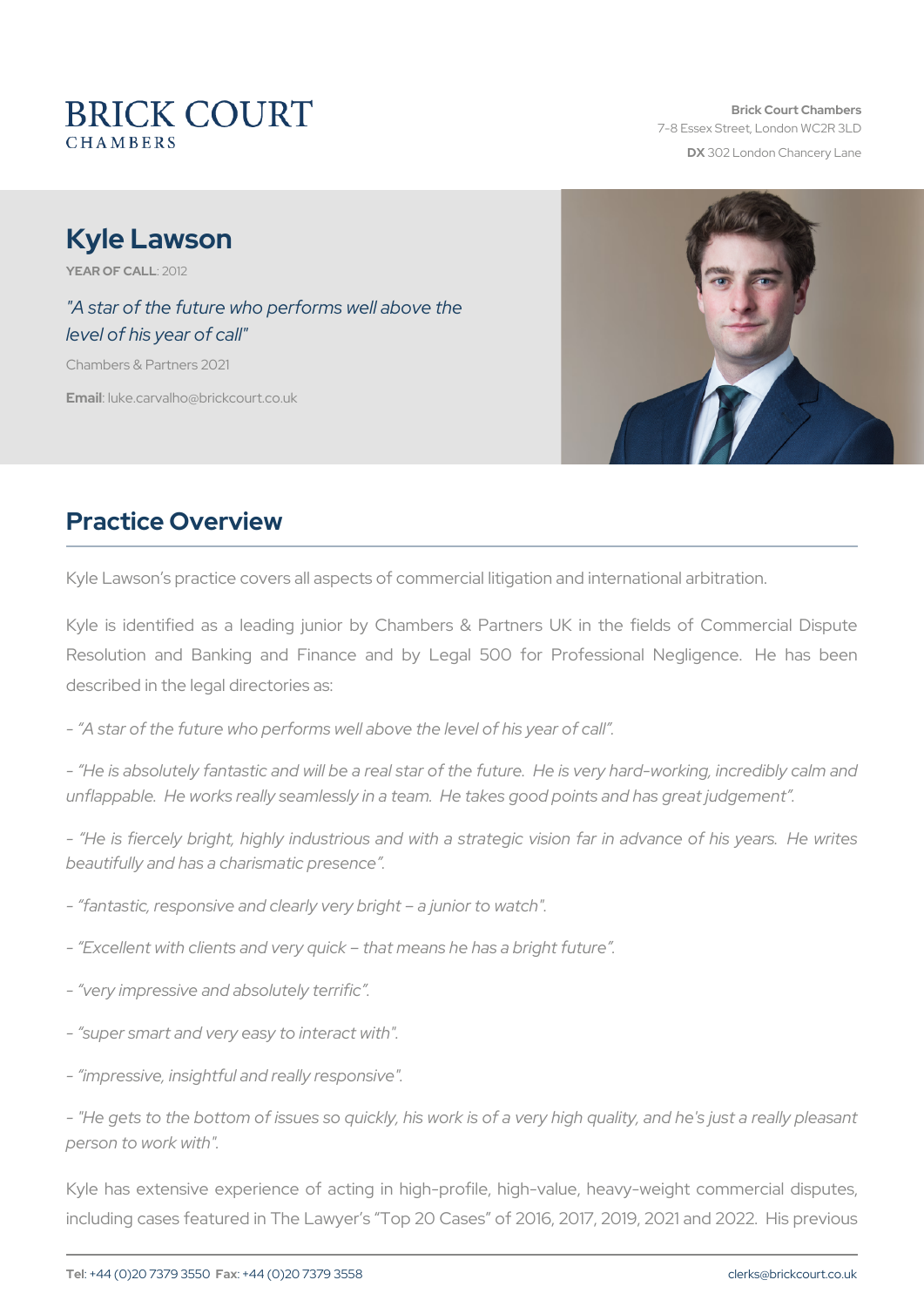cases include the first shareholder group action ever to go to trial trial to arise out of the LIBOR-fixing scandal .

Examples of notable recent instructions include:

- " Lonestar Communications Corporation LLGConvspKinaaycey & IaOinnscone a large-scale cyber-attack on a telecommunications network in Lib
- " The Lloyds/HBOS Group Laidtignagtifoon Lloyds and five of its former successful defence of group litigation brought by about 6000 shareholders acquisition of THE C C Saim was dismissed following a 5 month trial.
- " Fundo Soberano de Angola v dosacStenngtofor&th@rAtngolan sovere fund in multi-jurisdictional civil fraud proceedings against the investment manager relating to US\$3bn of misappropriated assets.
- " ENRC v Dechert LLP & thigh SpFF Ofile proceedings arising out o into allegations of fraud, bribery and corruption in ENRC s mi Africa, and a subsequent criminal investigation by the SFO.
- " PT Satria Tirtatama Energindo v East AshPaivCyo©nopuanncyillatpobeal to the contested sale of a multi-million-dollar geothermal energy p
- " Leeds City Council & Ors v aBcatroglafyos Beloveral local authorities to the sale of so-called lender-option, borrower-option (LOBO)
- " PAG v RBcSaim for fraudulent misrepresentation arising out of LIB
- " VIH Hotel Management Ltd v Assas @ipbcioghLtvellu&e @irsspute be DIFC Courts relating to the operation and management of a lux Dubai.
- " The Libyan Investment Aautohiospiotye between parties who eac entitled to exercise the functions of the LIA following the outbreal

A significant part of Kyle s commercial disputes work also takes p numerous international arbitrations under a wide variety of institutional UNCITRAL and the Swiss Rules of International Arbitration), as well he is frequently instructed to act in court proceedings arising or England or abroad), including applications for interim relief und injunctive relief), seeking or resisting the enforcement of foreign or the New York Convention, and challenging or defending arbitration aw

By its nature, Kyle s international arbitration practice is mostly confidently

- " Acting for a Hong Kong based entity in proceedings before enforcement of a substantial Netherlands Arbitration Institute (NA
- " Acting for a sovereign wealth fund in multi-billion dollar, multi-p proceedings arising out of disclosures in the so-called Paradise F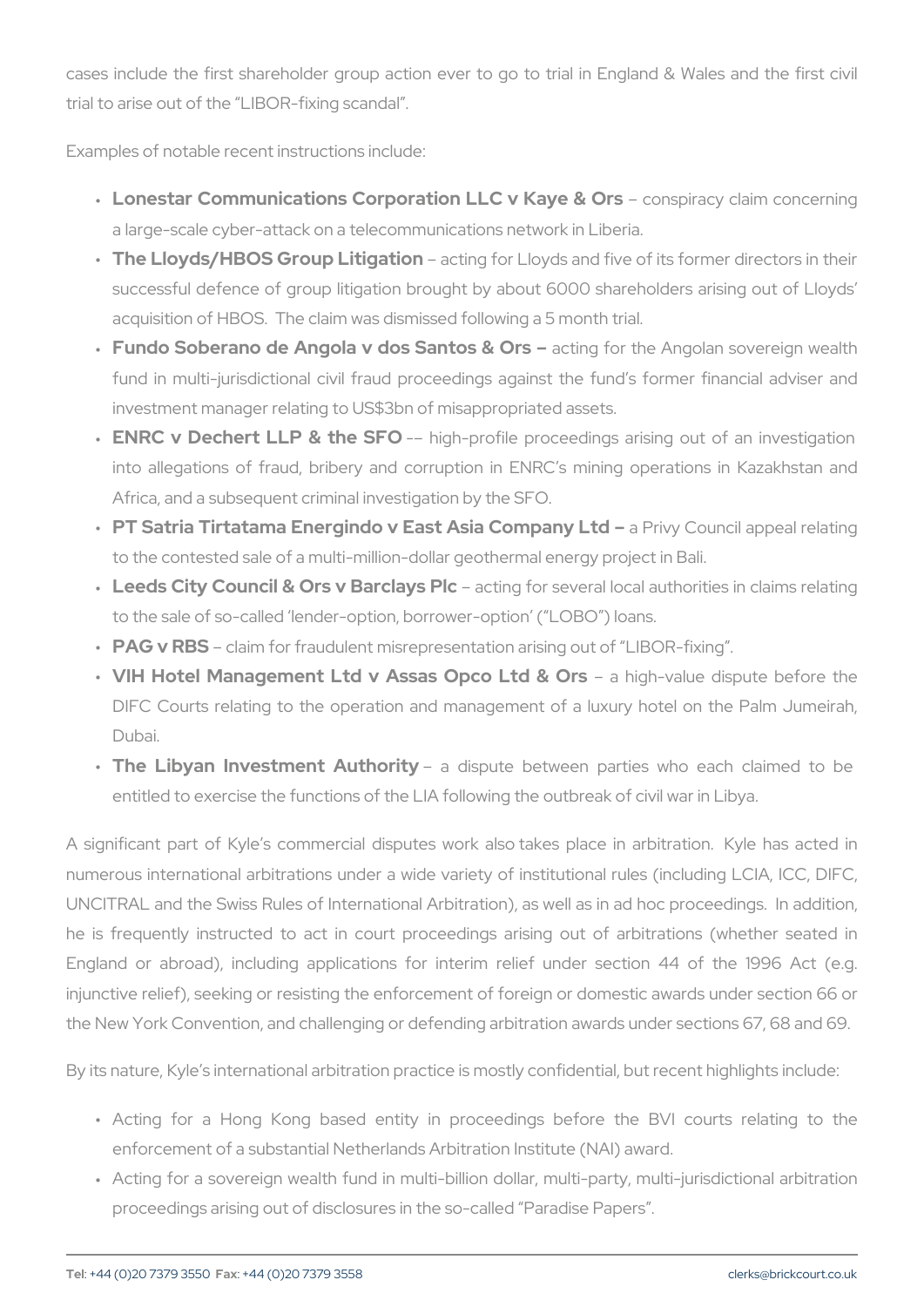- " Proceedings relating to the enforcement of an ICC award again s.66 of the 1996 Act and resisting attempts to challenge the award
- " An expedited LCIA arbitration relating to the sale of interests in involving applications for interim relief to the English courts unde
- " A substantial ICC arbitration (seated in Miami and governed by sale of a network of telecommunications companies in the Caribbe
- " Acting for a national flag carrier in an ICC arbitration relatin Middle East.
- " Kyle has acted in several arbitrations relating to the construc energy projects, including projects in the Caribbean, Africa and  $P_A$

Much of Kyle s work (whether before domestic courts or in arbitr border dimension. He is regularly instructed to act in cases involvi tribunals and foreign governing laws. In recent years, for example, laws of New York, Cayman, BVI, Bermuda, Barbados, Mauritius, Liberia, Dubai, the DIFC and the UAE (amongst others). In addition of both public and private international law (including, in particular conflict of laws, and sovereign or state immunity).

Kyle is equally at home acting unled in his own right as he is workin he is increasingly instructed as sole counsel. He has appeared as so of the civil divisions of the High Court in which members of Cham Commercial Court, Chancery Division and Queen s Bench Division (under a variety of different institutional rules).

In addition to his work before the English courts, Kyle has also appeared in Court of the Cayman Islands and the Dubai International Finance Cent

Prior to coming to the Bar, Kyle read law at Pembroke College, Ca Double First and was ranked first in his year in 2009 and seventh Harvard Law School in 2011, where he specialised in private law, pu arbitration.

Kyle is a member of the Sports Resolutions Pro Bono Panel, throug advice and representation to athletes and players in relation to con athlete selection and eligibility issues, and disciplinary matters.

### Commercial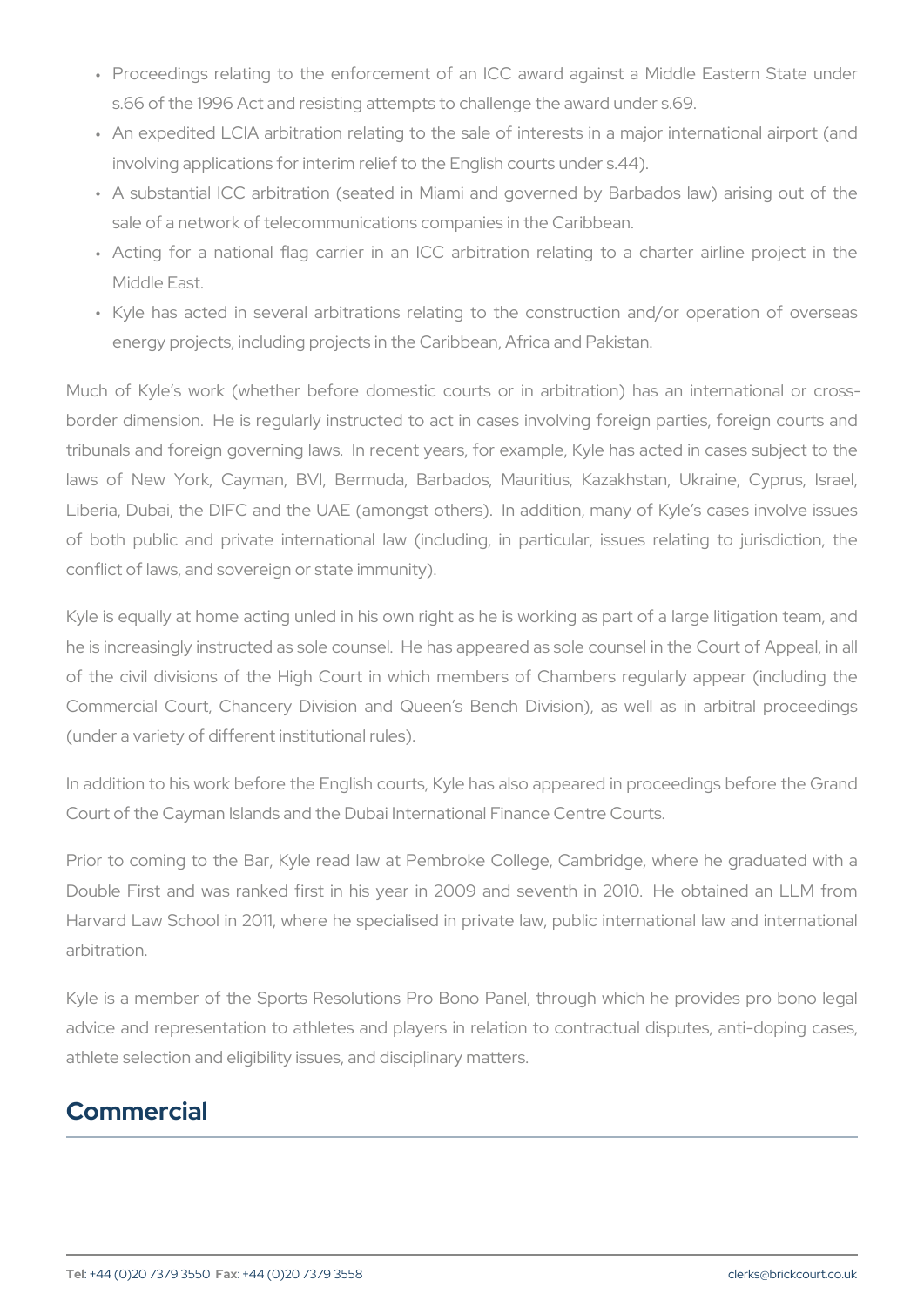Kyle is recommended by Chambers & Partners UK as a leading junio resolution.

"A star of the future who's capable of performing well Cahlamon beents he & Partners UK Bar 2019 Commercial Dispute Resolution)

Kyle has a wide-ranging commercial practice. He is regularly instruc commercial disputes of all kinds, big and small, international and d industries, in both litigation and arbitration. In recent years, Kyle has come before the English CENRC two Déciment & direngero , The Lloyds/HBOS Group Litigation anRAG v RBS). As a result, he is very familiar with the demands those involving extensive factual and expert evidence, as well applications to which such litigation frequently gives rise (including disclosure/privilege, injunctions, freezing orders and other associated

Almost all of Kyle s work can broadly be described as commercial lit and expertise in relation to disputes involving banking and finan negligence and energy and natural resources. Kyle s sector spec detail in the relevant sub-sections below. However, examples of cases in which Kyle has acted include:

- " Caledonian Maritime Assets Ltd v HCC International Insurance Co Plc claim for rectification of a settlement agreement arising out of a dispute under refund with a £97 million shipbuilding contract (with Charles Hollander Q
- " VIH Hotel Management Ltd v Assas Opco Ltd & Ors high-value dispute before Courts relating to the development and operation of a luxury ho (with Michael Swainston QC).
- "Harbour Fund III L.P. v Kazakhstan Kagazy Plc & Ors acting (with Tom Adam substantial litigation funding dispute arising out of a £300 million
- "The Libyan Investment Authority acting for one of the applicants in proce deal with the consequences of a dispute about who was entitled LIA following the outbreak of civil war in Libya (with Charles Hollander
- Ontario Teachers' Pension Fund v Macquarie Infrastructure and Real Assets Europe Ltd " claim relating to the sale of interests in a major international air restrain alleged breaches of confidence (with Graham Dunning QC).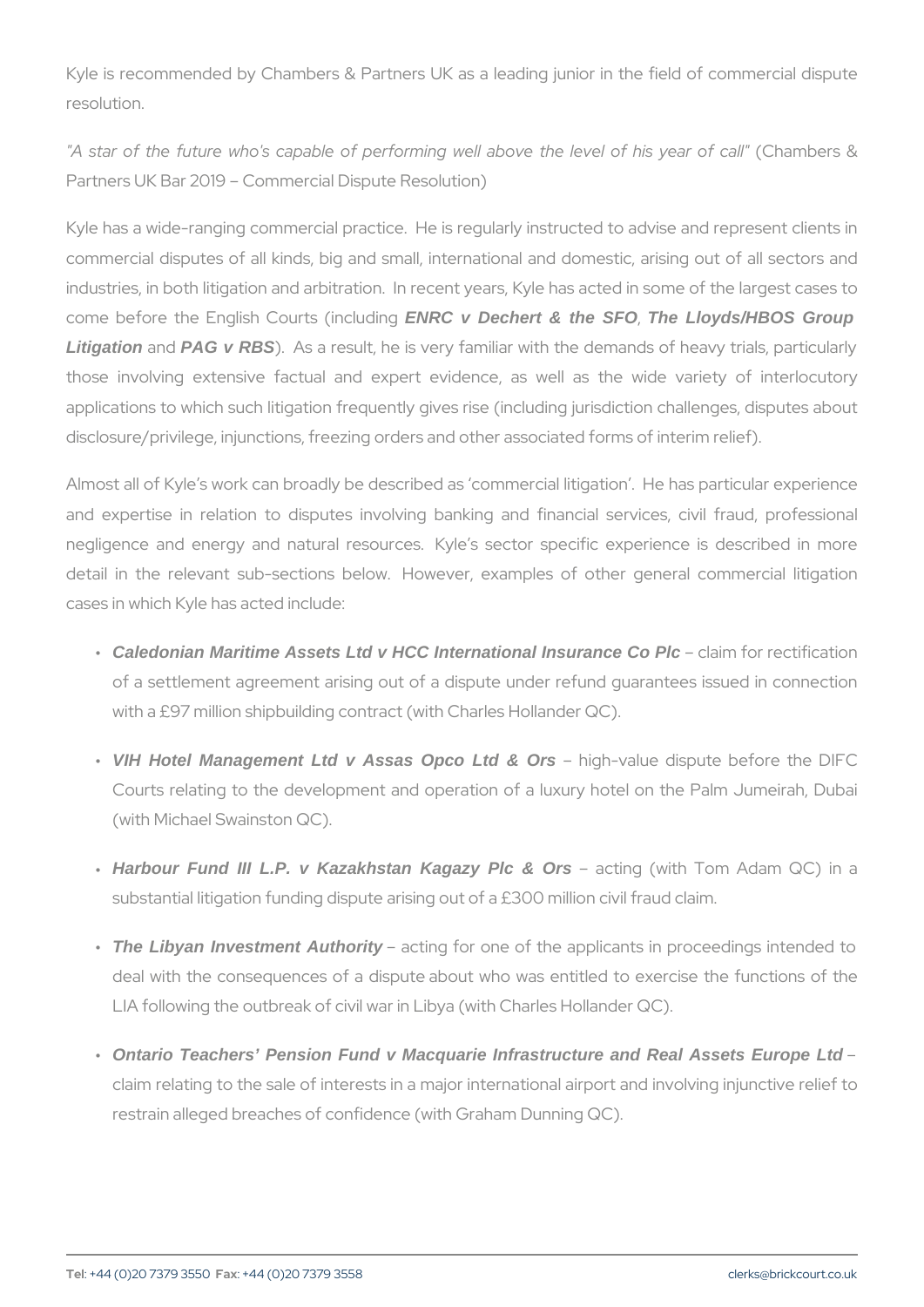- " McLaren Automotive Ltd v GTI Corporation Ltd injunction proceedings relating of components to the well-known manufacturer of high-performa Hollander QC)
- " Cosmetic Warriors Ltd & Lush Cosmetics Ltd v Gerrie & Hawksley a dispute relating valuation and sale of the shares of two minority shareholders in retailer of cosmetics (with Simon Salzedo QC).
- " RC Cayman Holdings Ltd v Michael Ryan acting for the former owner and d Ritz-Carlton Grand Cayman Hotel in a high value dispute before Islands relating to the financing of the hotel and its subsequent fund (with Charles Hollander QC).
- " Perkins Engines Company Ltd v Ilkerler Otomotive acting for Perkins En successful defence of claims by a former distributor for brea wrongful termination and implied duties of good faith and fair deal

### Arbitration

In addition to appearing in court (both in England and abroa commercial disputes work takes place in international arbitration. Ky under a wide variety of institutional rules (including LCIA, ICC, DIF International Arbitration), as well as in ad hoc proceedings. In addi court proceedings arising out of arbitrations (whether seated applications for interim relief under section 44 of the 1996 Act (e.g. the enforcement of foreign or domestic awards under section 66 challenging or defending arbitration awards under sections 67, 68 and

By its nature, Kyle s international arbitration practice is mostly confidently

- " Acting for a Hong Kong based entity in proceedings before enforcement of a substantial Netherlands Arbitration Institute (NA
- " Acting for a sovereign wealth fund in multi-billion dollar, multi-p proceedings arising out of the so-called Paradise Papers .
- " Proceedings relating to the enforcement of an ICC award again s.66 of the 1996 Act and resisting attempts to challenge the award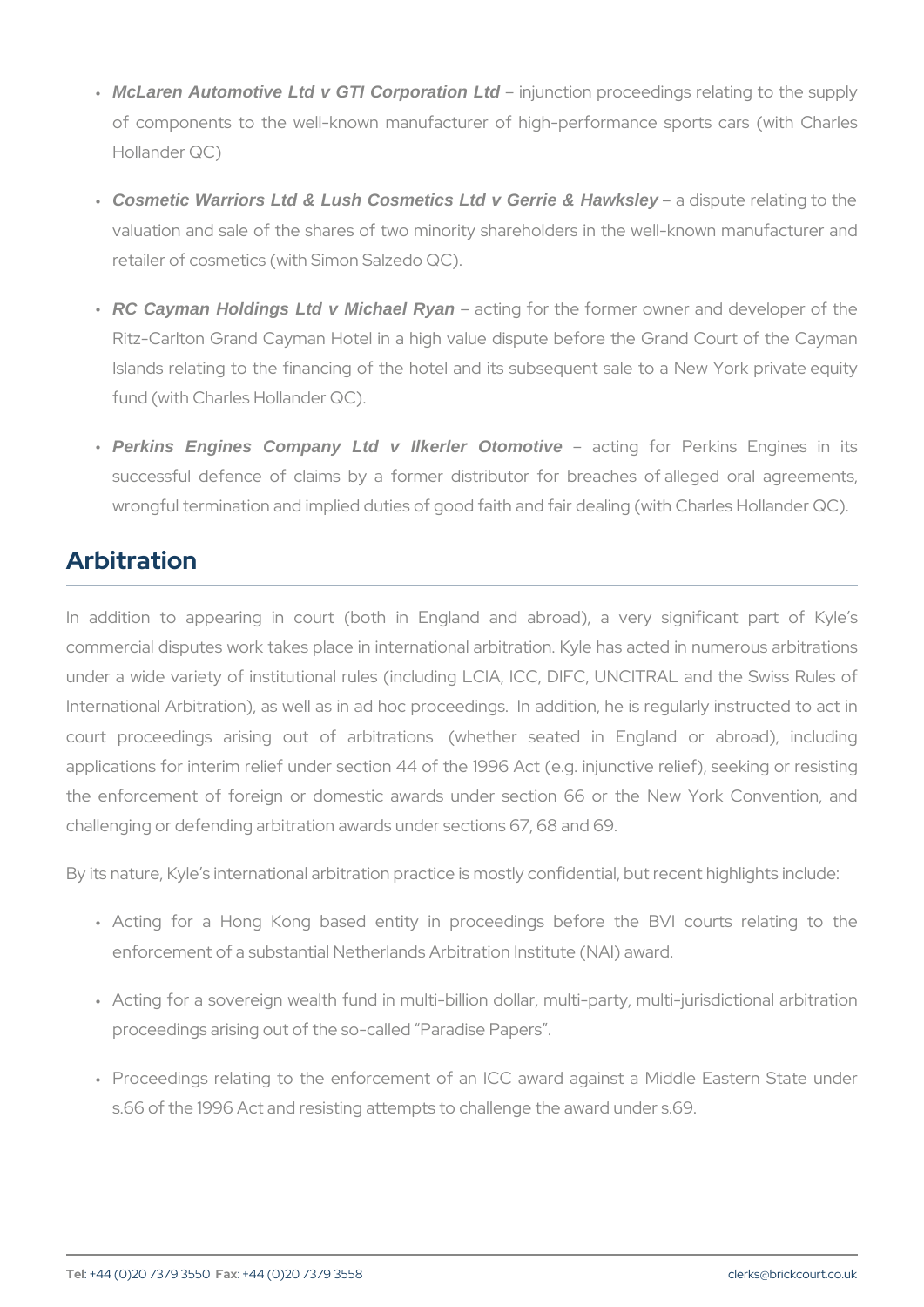- " An expedited LCIA arbitration relating to the sale of interests in involving applications for interim relief to the English courts unde
- " A substantial ICC arbitration (seated in Miami and governed by sale of a network of telecommunication companies in the Caribbea
- " Acting for a national flag carrier in an ICC arbitration relating project in the Middle East.
- " Kyle has also acted in several arbitrations relating to the constru energy projects, including projects in the Caribbean, Africa and Pa

Kyle is also a contributing author to SIAC Rules: An Annotation, rules of the Singapore International Arbitration Centre.

## Banking and finance

Kyle is recommended by Chambers & Partners UK as a leading junior financial services.

"He is absolutely fantastic and will be a real star of the future. He unflappable. He works really seamlessly in a team. He takes good p very impressive and abso(Dultamybers in the "artners 2022 Banking & Finan

Kyle has extensive experience of acting and advising in relation to b of various kinds (both led and unled). His practice covers the full s including investment banking, investment and asset management, M&A, derivatives, as well as private and retail banking.

In recent years, Kyle has acted in a number of landmark banking (amongst other things) acting for the successful defendants in the fir go to trial in England He Ladyds/HBAOS Group Litigation ). The claim was dis following a 5-month trial: see  $[2019]$  EWHC 3096 (Ch). In addition, I arise out of the well-publicised LPAGO GON-FIG in and canned a teading case on the leading case on the test for reliance in implied misrepr**et seeds Catyti Coonnoid Ra Orns sv Barclays Bank Plc** ). Kyle also has experience of regulatory proceedings in the banking and fin before the Takeover Panel.

Kyle has particular experience of group litigation/class actions in the previously acted work HBOS Broup Litigation . He is currently acting in relation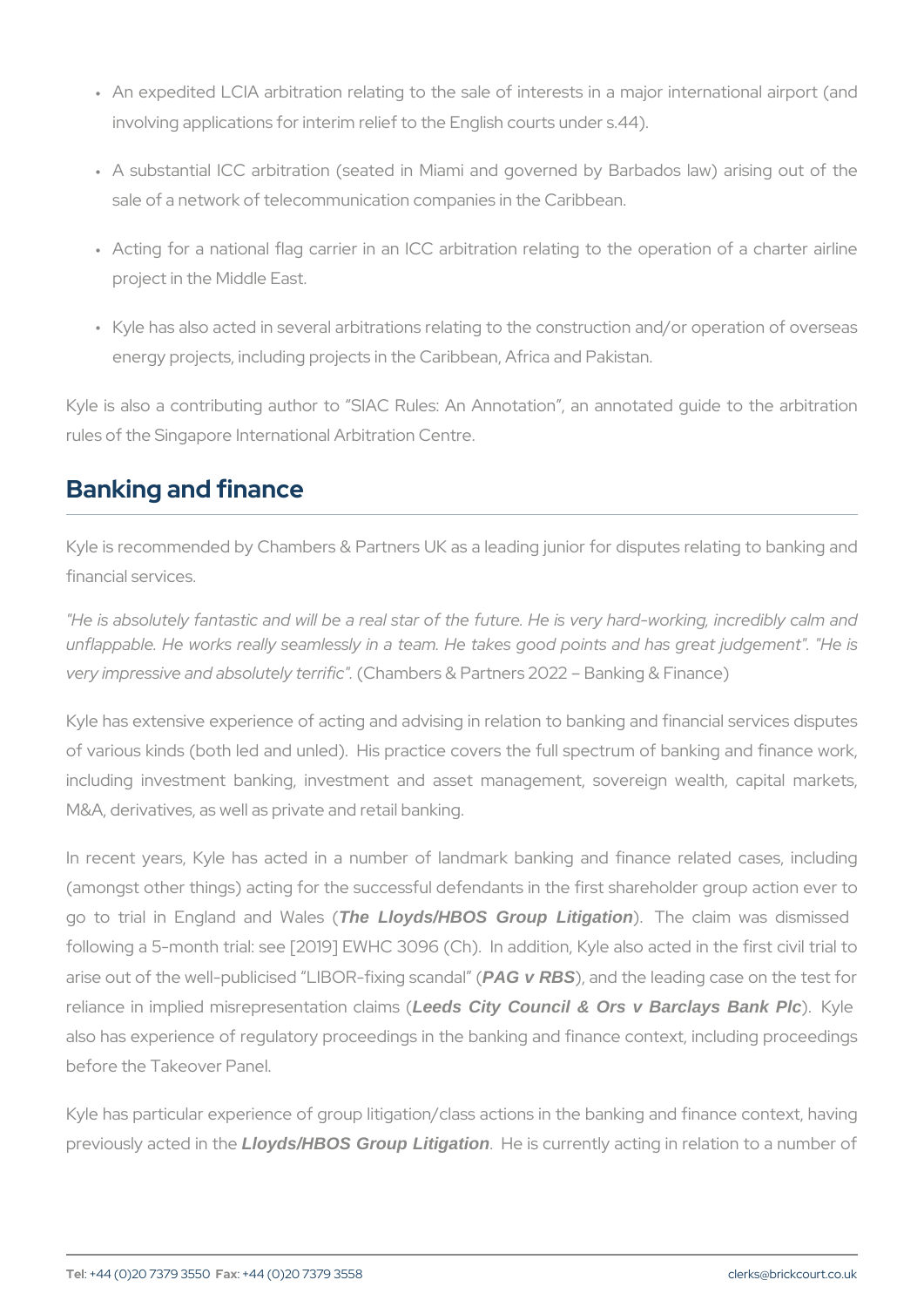other prospective claims under s.90/s.90A of FSMA 2000.

Examples of recent work in the banking and finance field include:

- "The Lloyds/HBOS Group Litigation acting for Lloyds and five of its former d of group litigation brought by about 6000 shareholders arising out
- "Leeds City Council & Ors v Barclays acting for several local authorities Barclays relating to the sale of long-dated lender-option, borrowe
- " PAG v RBS acting for the claimant in the first civil claim arising out to be tried before the English courts. The case (which was iden Top 20 of 2016 ) also gave rise to a number of interlocuto significant decisions on disclosure and privilege (see e.g. [2015]  $3187$  (Ch) and  $[2015]$  EWHC 3341 (Ch)), as well as the leading ju the Financial List (see [2016] EWHC 207 (Ch)).
- " Fundo Soberano de Angola v dos Santos & Ors acting for the Angolan sovereign in a US\$3 billion dispute between the fund and its former investme
- " Old Park Capital Maestro Fund fraud claim against the former investr director of a Cayman Islands investment fund arising out of the claims for breach of fiduciary duty, conspiracy, and other economi
- "Natixis & Nedbank Ltd v Famfa Oil Ltd acting (as sole counsel) for the cl claim relating to the underwriting of a syndicated loan fac connection with the proposed acquisition of an upstream oil working interest in a deep-water oil block in the central Niger delt
- " Ebury Partners UK Ltd v Best Buying Service BC acting (as sole counsel) in a cl the close out of various FX trades.
- "Daniel & Dalton v Merrill Lynch acting (as sole counsel) for Merrill Lynch the alleged mis-selling of AIG Premier Bonds in the period im Lehman Brothers in September 2008.
- " RC Cayman Holdings Ltd v Michael Ryan acting for the former owner and de Ritz-Carlton Grand Cayman Hotel in a high-value dispute relating its subsequent sale to a New York-based private equity fund.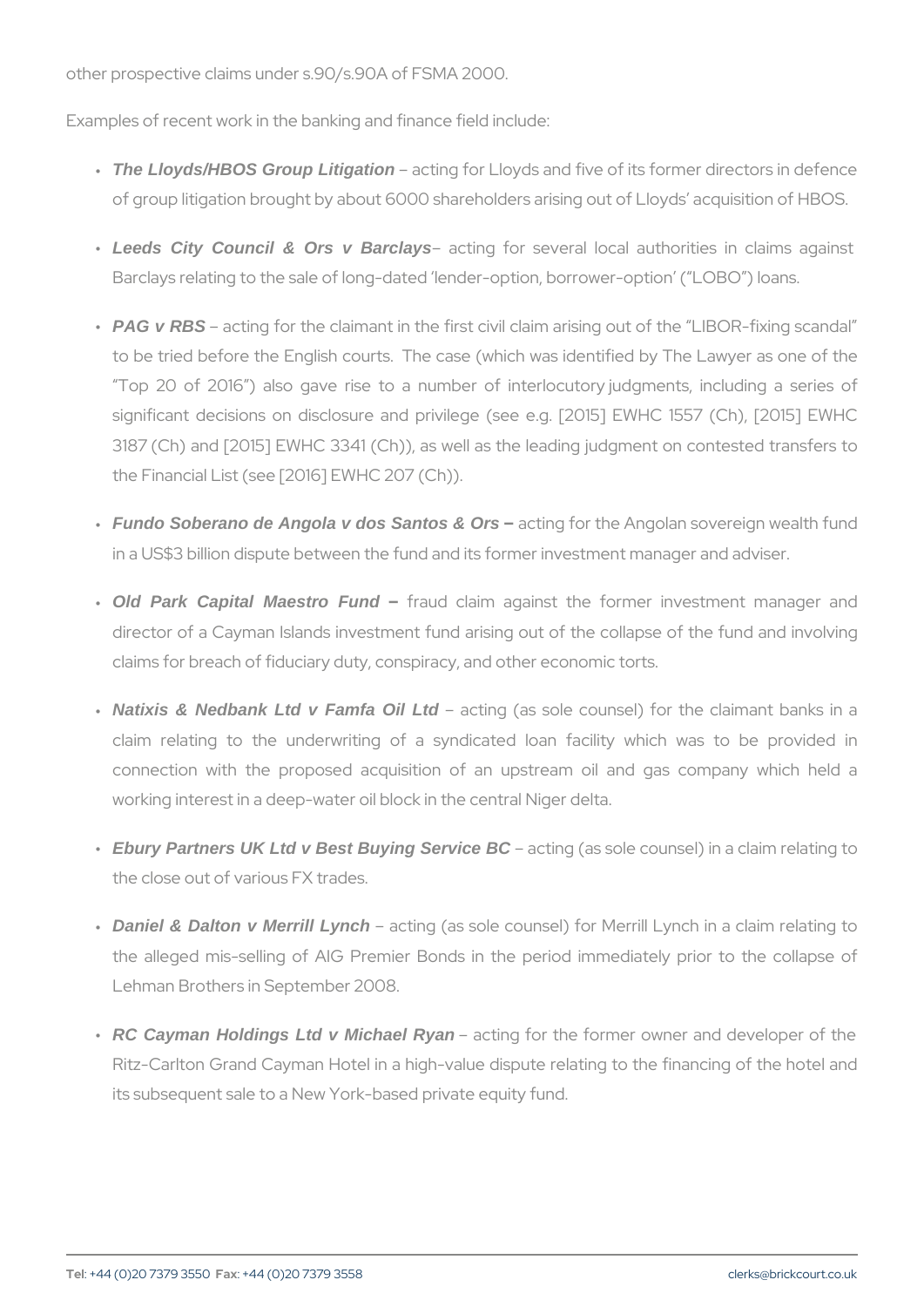- " Caterpillar Motoren GmbH v Mutual Benefits Assurance Co acting for the German su of the well-known American corporation in a claim for payments bonds and advance payment guarantees (with Jasbir Dhillon QC).
- " Stemcor UK Ltd v Global Steel Holdings Ltd & Mr Pramod Mittal a US \$142 million against the guarantors of a Bosnian steel manufacturer (with Jasb

## Civil fraud

Many of the commercial disputes in which Kyle acts involve allegation extensive experience of cases which involve allegations of fraud, dece and misstatement, economic/intentional torts (in particular, lawful and inducement of breaches of contract), breaches of fiduciary duties (and well as equitable claims and remedies.

Examples of recent work in the civil fraud field include:

- " Lonestar Communications Corporation LLC v Kaye & Ors unlawful means/lawful mea conspiracy and economic torts claim concerning a large-scale cyb telecoms companies in Liberia.
- " Fundo Soberano de Angola v dos Santos & Ors acting for the Angolan sovereign in high-value, multi-jurisdictional civil fraud proceedings against manager and adviser and its attempts to recover US\$3bn of missin
- " ENRC v Dechert & the SFO high-profile proceedings arising out of an inv allegations of fraud, bribery and corruption in ENRC s mining oper and a subsequent criminal investigation by the SFO.
- " Old Park Capital Maestro Fund civil fraud claim against the former investme director of a Cayman Islands investment fund arising out of the co claims for breach of fiduciary duty, conspiracy, and other economi
- "Leeds City Council & Orsv Barclays acting for several local authorities in ci against Barclays relating to the sale of so-called lender-option, b
- " PAG v RBS claim for fraudulent misrepresentation arising out of the
- "Harbour Fund III L.P. v Kazakhstan Kagazy Plc & Ors acting (with Tom Adam QC) in substantial litigation funding dispute arising out of a £300 million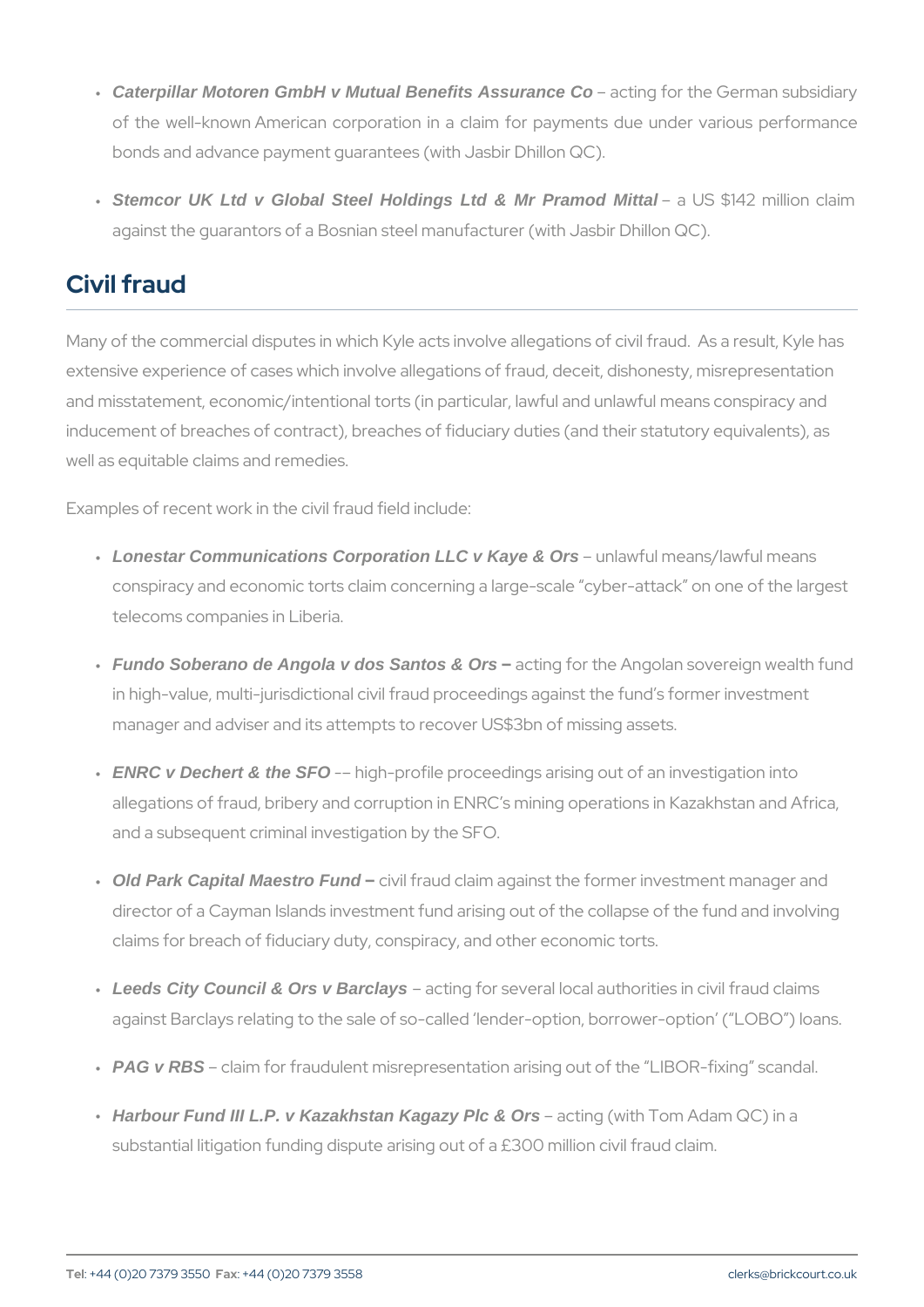" Slater & Gordon (UK) 1 Ltd v Watchstone Group Plc acting for Slater & Gordon in million claim against Watchstone for fraud and breach of warranty.

#### Professional negligence

Kyle is recommended as a leading junior by Legal 500 for professional

"He is fiercely bright, highly industrious and with strategic vision beautifully and has a chariss meagiad  $500s$  2022". Professional Negligence)

Kyle is regularly instructed to act in both professional negligence proceedings before a variety of different disciplinary bodies (includ the Solicitors Disciplinary Tribunal and the Takeover Panel). His pre the directors of a FTSE 100 company, a Big Four accountancy firm, solicitors and investment banks.

Examples of recent notable work in this field include:

- " ENRC v Dechert & the SFO acting for Dechert LLP in defence of a pro claim brought by ENRC and arising out of a white-collar crime i bribery and corruption on the part of ENRC and its subsidiaries in
- " PrivatBank v PwC acting for PrivatBank, the largest commercial bank (US\$3 billion) audit negligence claim before the courts of Cyprus.
- " Executive Counsel to the Financial Reporting Council v PwC (RSM Tenon Plc) acting for PwC in its defence of FRC proceedings relating to the auditing professional services firm which, prior to entering administrat accountancy firm in the UK.
- " Executive Counsel to the Financial Reporting Council v PwC (Connaught Plc) acting for PwC in its defence of FRC proceedings relating to the auditin company operating in the social housing, public sector and compli
- Executive Counsel to the Financial Reporting Council v Deloitte & Others (Aero Inventory " Plc) acting for an individual respondent in his successful defence the financial statements of Aero Inventory Plc, an AIM-listed s solutions to the aerospace industry.
- " Acting for the SRA (as junior to Timothy Dutton QC) in p Disciplinary Tribunal arising out of the phone-hacking scandal at

Kyle is also member of the Sports Resolutions Pro Bono Panel, throu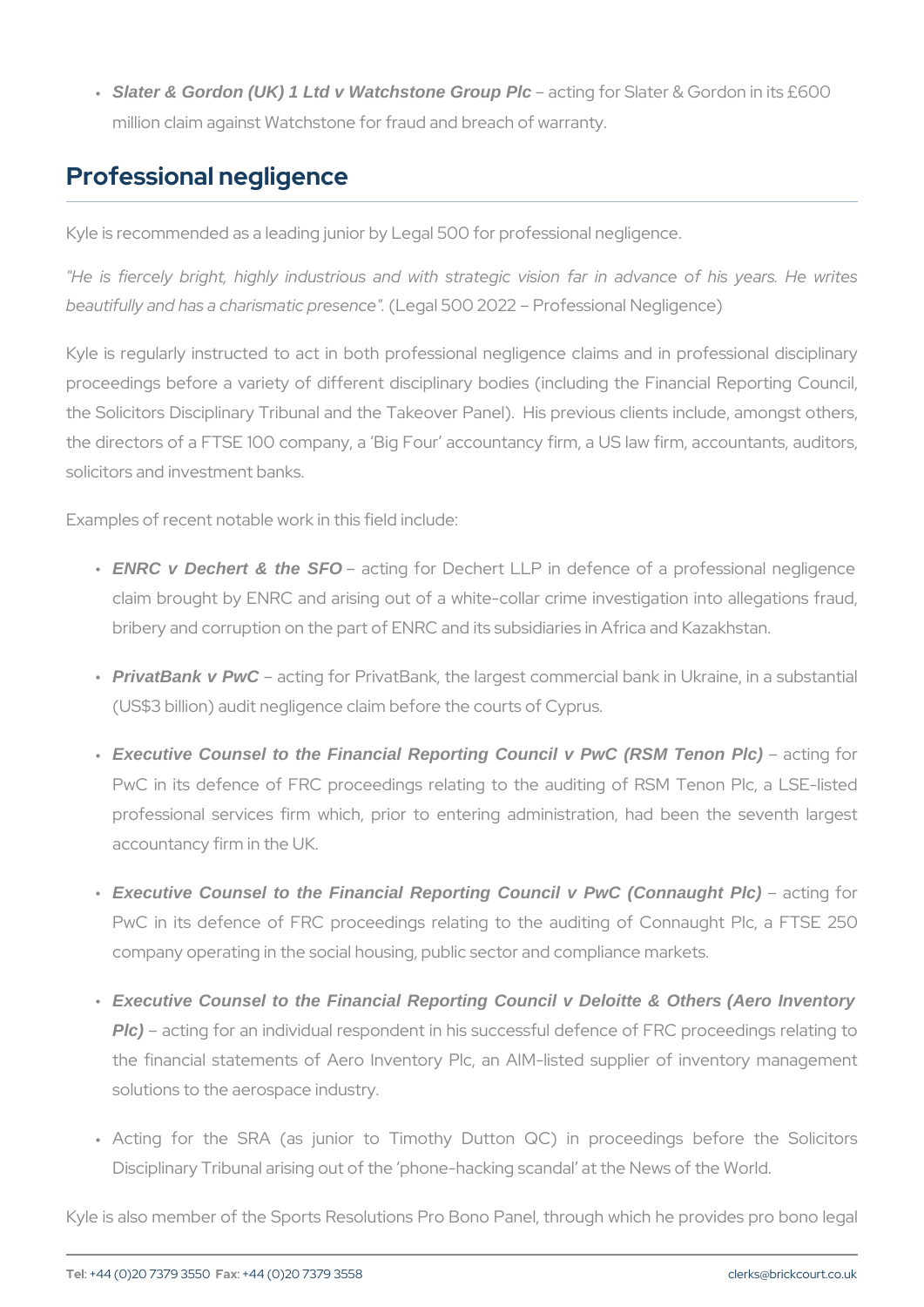advice and representation to athletes and players in relation to con athlete selection and eligibility issues, and disciplinary matters.

#### Energy and natural resources

Many of the commercial disputes in which Kyle acts, both in court connection with, substantial international energy projects. In a contractual construction, these disputes are often governed by f experience of dealing with expert evidence in relation to such issues.

Examples of recent notable work in this field includes:

- " PT Satria Tirtatama Energindo v East Asia Company Ltd an Privy Council appeal f Court of Appeal for Bermuda relating to the contested sale of energy project in Bedugul, Bali: [2020] 2 All E.R. 294.
- " Natixis & Nedbank Ltd v Famfa Oil Ltd acting (as sole counsel) for the cl relating to the financing of the abortive acquisition of an ups working interest in a deep-water oil block in the central Niger delt
- " Acting in various international arbitrations (including arbitratio relating to the construction and/or operation of overseas ener projects in the Caribbean, Africa and Pakistan.
- " Advising a major operator of oifields in the North Sea in connec service company arising out of the design, manufacture, sup electric submersible pumps (ESPs).
- " Acting for a leading provider of energy consultancy and b involving wide-ranging allegations of fraudulent misrepresentation
- " Stemcor UK Ltd v Global Steel Holdings Ltd & Mr Pramod Mittal a US \$142 million against the guarantors of a Bosnian steel manufacturer (with Jasb

#### Insurance and reinsurance

Kyle has experience of acting in number of insurance and reinsurance

- " Advising on substantial business interruption claims arising out of
- " Acting in a number of ad hoc reinsurance arbitrations under the Ar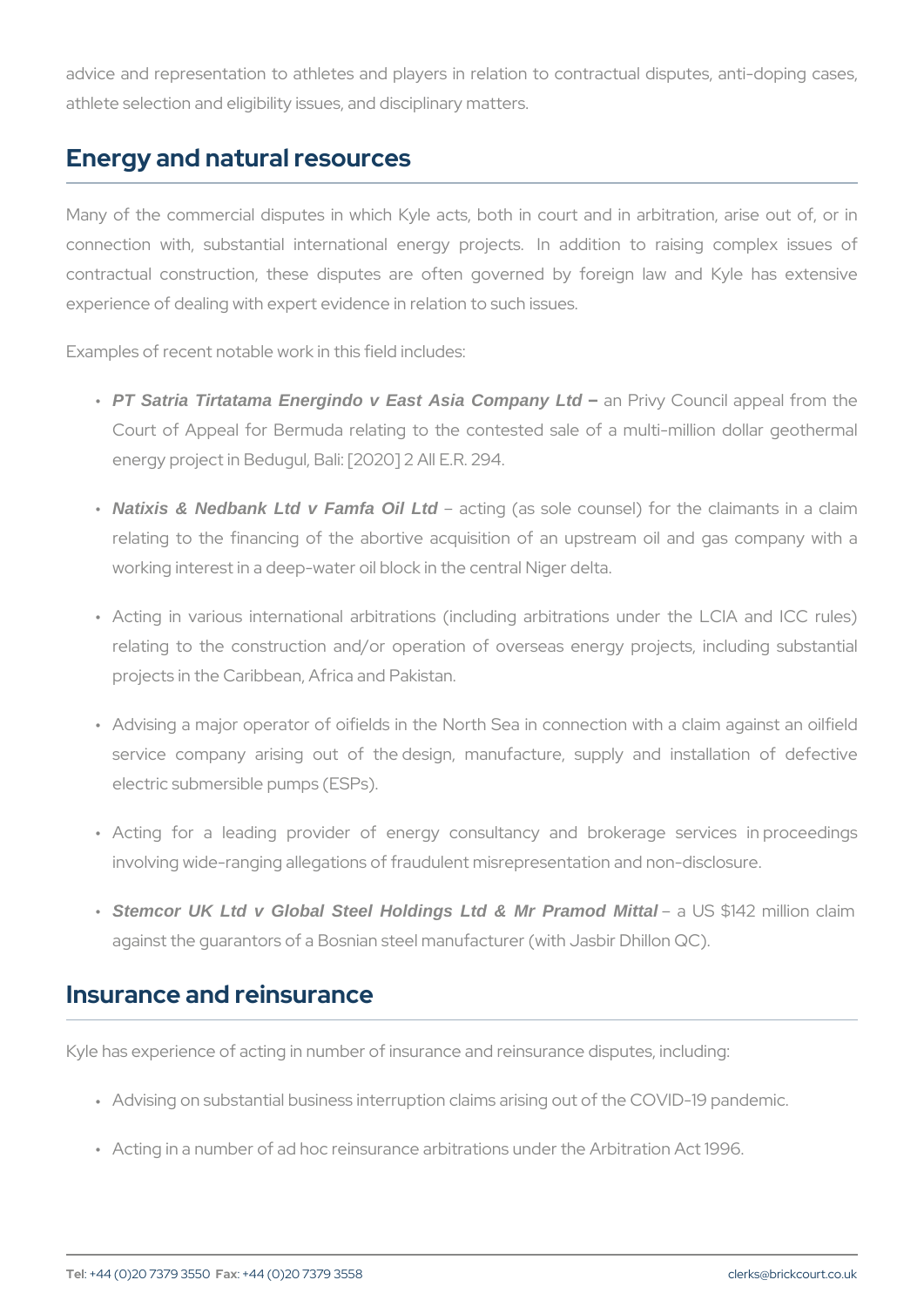" Acting (as sole counsel) for a firm of insurance brokers in mu claims and counter-claims by and against underwriters, sub-broker

## Sports

Kyle is a member of the Sports Resolutions Pro Bono Panel, throug advice and representation to athletes and players in relation to con athlete selection and eligibility issues, and disciplinary matters.

## Publications

"The Remoteness Rules in Contract: Holmes, Hoffmann and Ships that Journal, April 2012

Contributing author to "SIAC Rules: An Annotation" (edited by Heilbro

## Qualifications and further information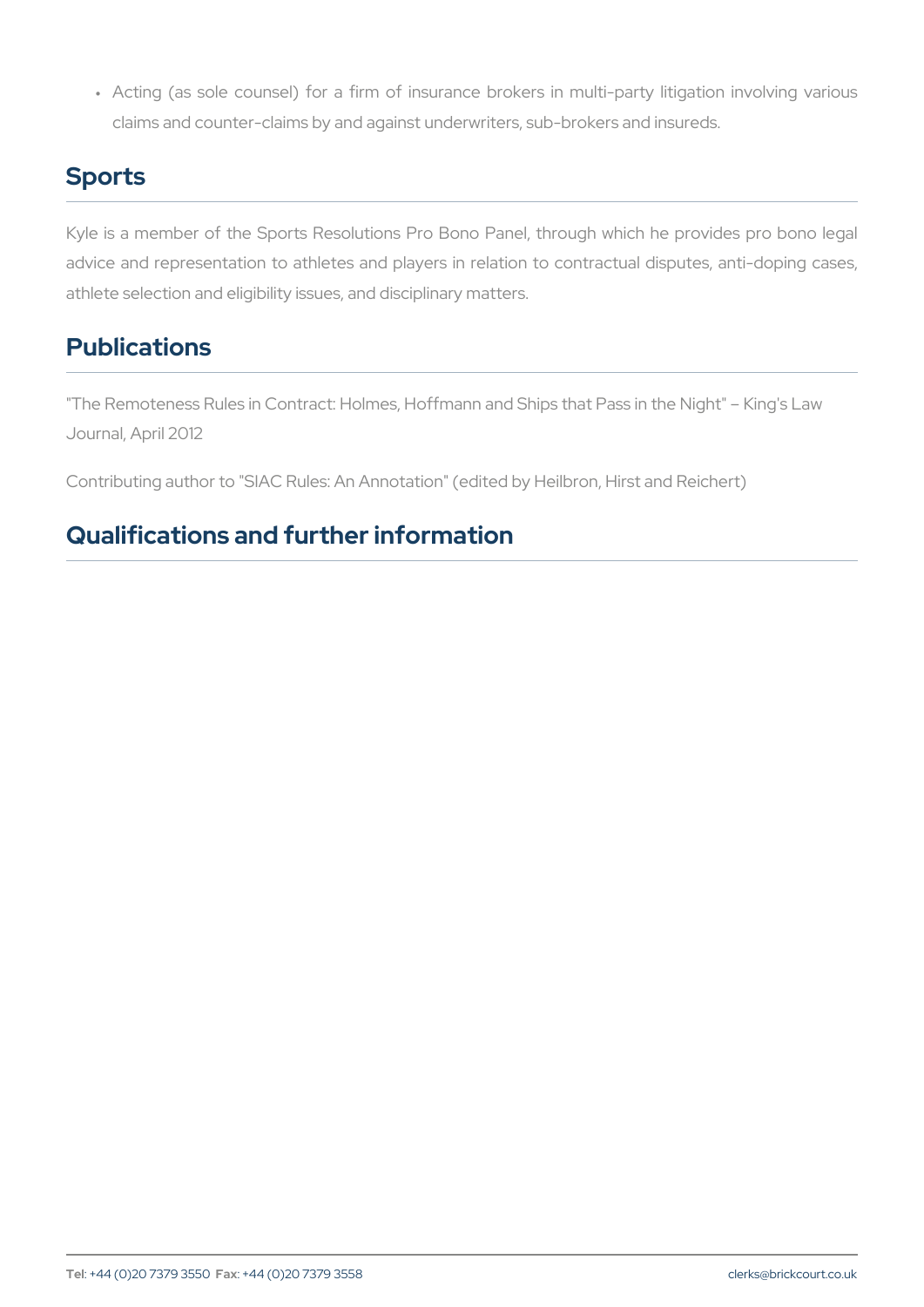Education Daniel Stewart's and Melville College, Edinburgh (1997-2007) Pembroke College, University of Cambridge (2007-2010) Harvard Law School (2010-2011) BPP Law School (2011-2012) Qualifications BA (Hons) Law (2010) (Double First, 1st in year 2009; 7th in year 201 LLM (2011) (Private Law, International Commercial Arbitration, Public Bar Professional Training Course (BPTC) (2012) Scholarships and Prizes LINCOLN'S INN Lord Mansfield Scholarship Hardwicke Entrance Award UNIVERSITY OF CAMBRIDGE The Clifford Chance David Gottlieb Prize (for the best overall perform The E.C.S. Wade Prize (for the best performance in Administrative law) James William Squire Scholarship Harvard Scholarship PEMBROKE COLLEGE The Ziegler Prize (for the best overall performance in law) The Blackburne Daniell Prize (for the best second-year performance in Foundress Prize Foundation Scholar OTHER

The Times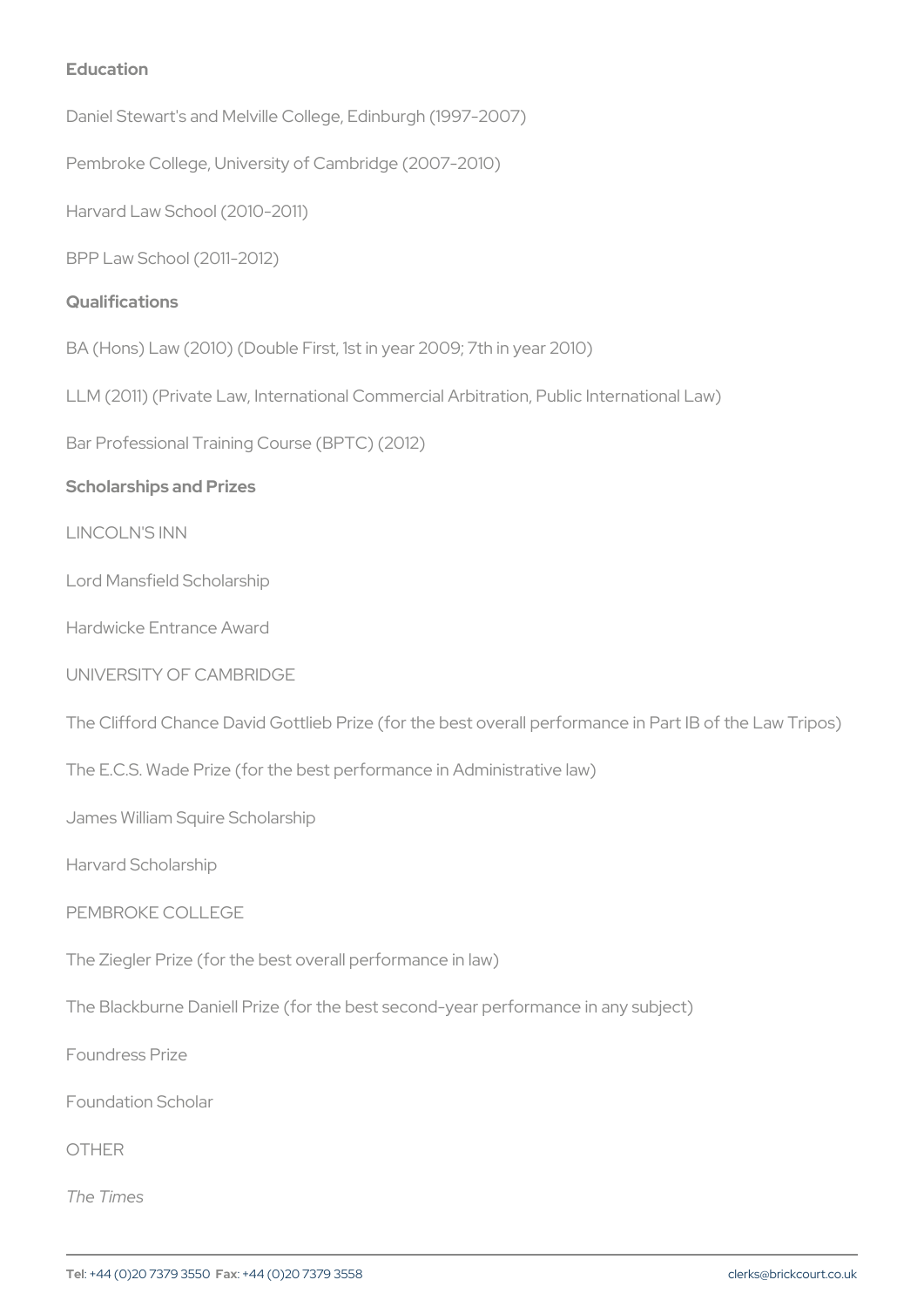/One Essex Court Law Awards (Runner Up, 2012) The Royal Historical Society's Beazley Prize Professional Memberships COMBAR (Commercial Bar Association) LCLCBA (London Common Law & Commercial Bar Association) YFLA (Young Fraud Lawyers Association)

Further Interests

Kyle is a keen sportsman and, prior to coming to the bar, he played 'Stymies' (2nds) and rugby for Pembroke College and the Harvard Busi

Kyle is a member of the Sports Resolutions Pro Bono Panel, throug advice and representation to athletes and players in relation to a disciplinary matters.

### Directory Quotes

"He is absolutely fantastic and will be a real star of the future. He is unflappable. He works really seamlessly in a team. He takes good po very impressive and absolutely terrific." (Chambers & Partners 2022

"A good, bright and personable barrister." (Chambers & Partners 2022

"He is fiercely bright, highly industrious and with strategic vision beautifully and has a charismatic presence." (Legal 500 2022)

"A star of the future who performs well above the level of his year of 2021 Banking & Finance)

"He churns out documents, and the quality of his work is very Commercial Dispute Resolution)

"He provides excellent, reliable advice wrapped up in thorough and 500 2021)

"He is fantastic, responsive and clearly very bright a junior to watcl Banking & Finance)

"Kyle is super smart and very easy to interact with (Chambers &